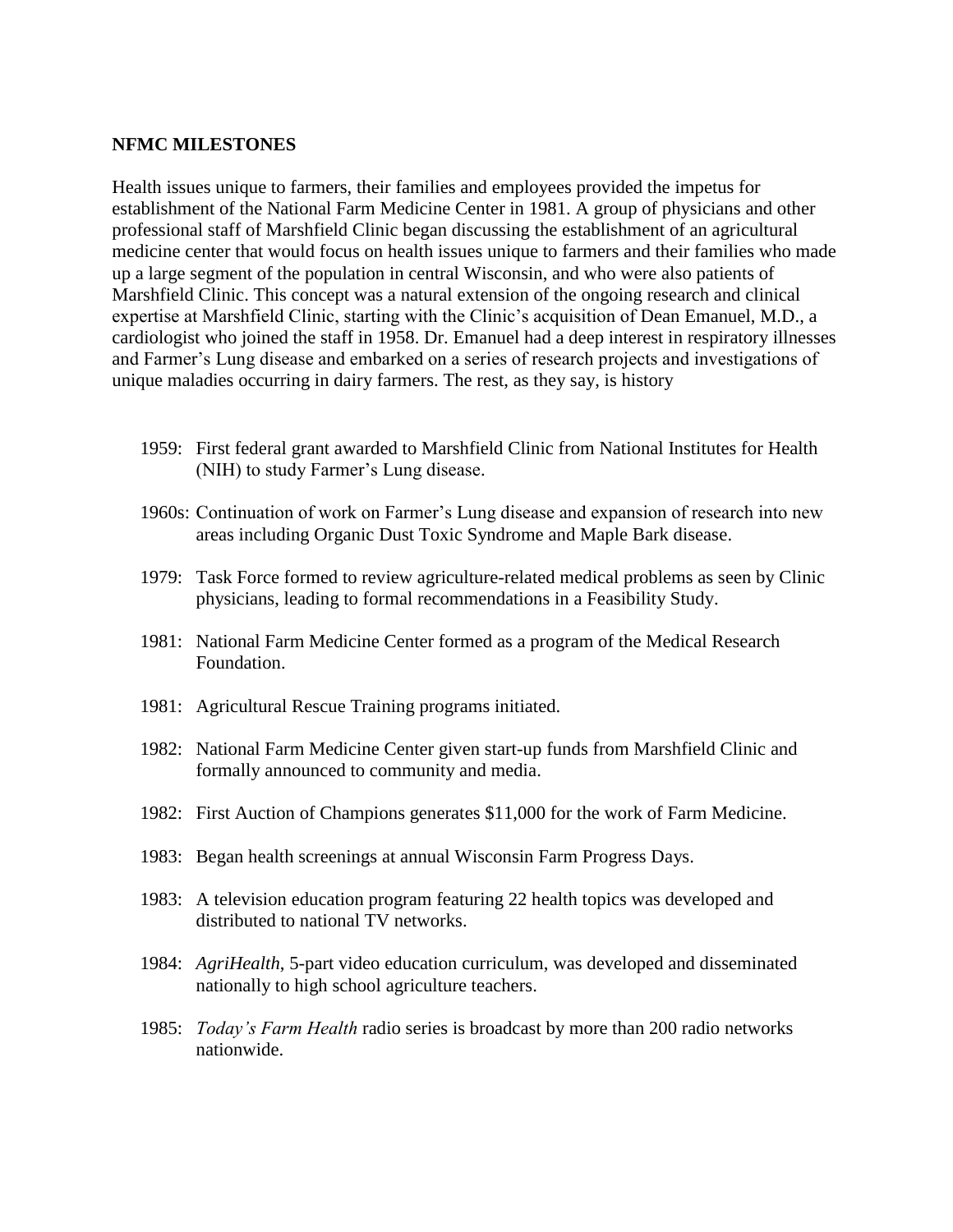- 1986: Awarded NIH grant for Marshfield's Specialized Center of Research (SCOR) to study pulmonary response to organic dust exposures.
- 1987: Emergency Room-based farm injury surveillance and noise exposure in agriculture pilot study initiated.
- 1987: Received National Institute for Occupational Safety and Health (NIOSH) contracts to develop data collection tools for farm injuries and farm chemical exposure.
- 1988: *The Country Doctor* medical advice column is featured in monthly farm magazines.
- 1988: NFMC's first environmental health project is funded by Amoco Corporation to address leaking underground fuel storage on farms.
- 1989: Received funding from NIOSH for comprehensive, population-based farm injury surveillance.
- 1989: Hosted the "Midwest Conference for Farmers with Disabilities" in Stevens Point, WI.
- 1990: Awarded NIOSH grant for Wisconsin Farmers Cancer Control Program.
- 1991: Designated a NIOSH Center for Agricultural Disease and Injury Research, Education, and Prevention, involving many projects and external collaborations.
- 1991: Farmers Caps and Hats research leads to national media coverage for Marshfield Clinic.
- 1992: Named one of 10 Prostate, Lung, Colorectal and Ovarian Cancer Screening Centers funded by National Cancer Institute (NCI).
- 1992: Convened a National Childhood Agricultural Injury Prevention Symposium in Marshfield, WI.
- 1992: Funded by Federal Maternal and Child Health Bureau as a Children's Safety Network-Rural Center.
- 1993: Released "A Guide to Tractor Roll Bars and Other Rollover Protective Structures."
- 1993: Environmental Health Laboratory established, with research emphasis on pathogen virulence and infectious disease.
- 1994: Received funding from NIOSH for Upper Midwest Health Study.
- 1995: Hosted the "Midwest Seminar for Health Care Providers: Common Rural and Agricultural Health Problems" in Madison, WI.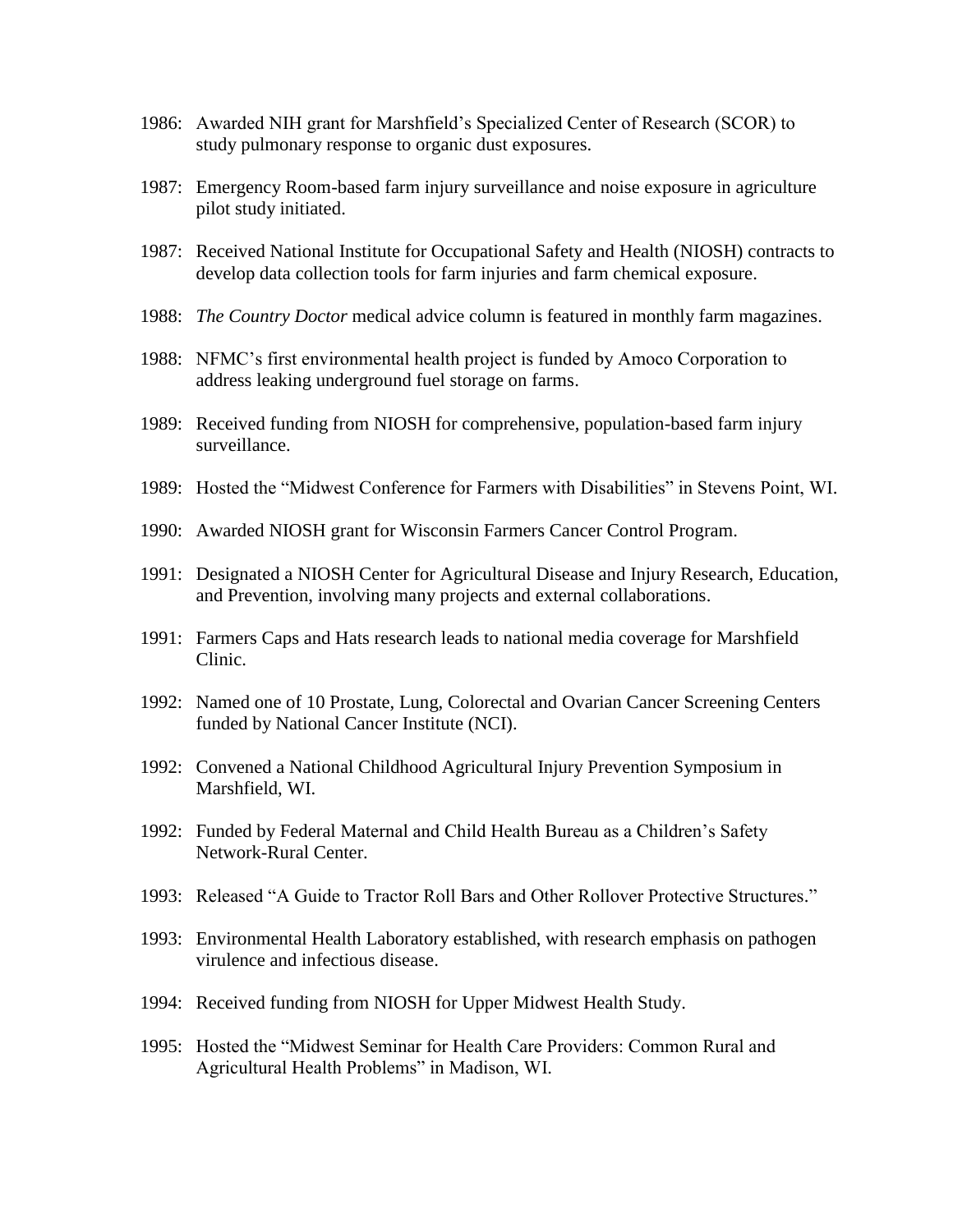- 1996: Led a national committee that developed the "National Action Plan for Childhood Agricultural Injury Prevention", adopted and funded by the U.S. Congress.
- 1997: Designated by NIOSH as National Children's Center for Rural and Agricultural Health and Safety, involving multiple projects and external collaborations.
- 1997: Reproductive Toxicology Lab established, with emphasis on determining adverse effects of agricultural chemical exposures on human reproduction.
- 1998: Received NIOSH grant to study children's agricultural work guidelines for relevance, applicability and effectiveness.
- 1999: Released North American Guidelines for Children's Agricultural Tasks (NAGCAT).
- 1999: Received funding from NCI for research on the molecular epidemiology of prostate carcinogenesis.
- 2000: Led the National Adolescent Farmworker Occupational Health and Safety Advisory Committee and published its recommendations in 2001.
- 2000: Awarded a NIOSH grant to assess potential injury prevention impact of NAGCAT using a case series design.
- 2000: Childhood Agricultural Safety Network (CASN) established by National Children's Center.
- 2001: Hosted the National Summit on Childhood Agricultural Injury Prevention and published results a year later.
- 2001: "Migrant and Seasonal Hired Adolescent Farmworkers: A Plan to Improve Working Conditions," published.
- 2002: Funded by NIOSH to study whether a modification of federal child labor laws could reduce injuries to children on family farms.
- 2003: Published "Creating Safe Play Areas on Farms," the first comprehensive guidelines for designing and building a play area in a farm setting
- 2003: Awarded STAR grant from the U.S. Environmental Protection Agency (EPA) to estimate the burden of acute childhood illnesses attributable to drinking water.
- 2004: Released "Benchmarking Report: Hiring and Safety Practices for Adolescent Workers in Agriculture."
- 2004: Convened first national Journalists Workshop to expand and enhance media reporting of agricultural health and safety issues.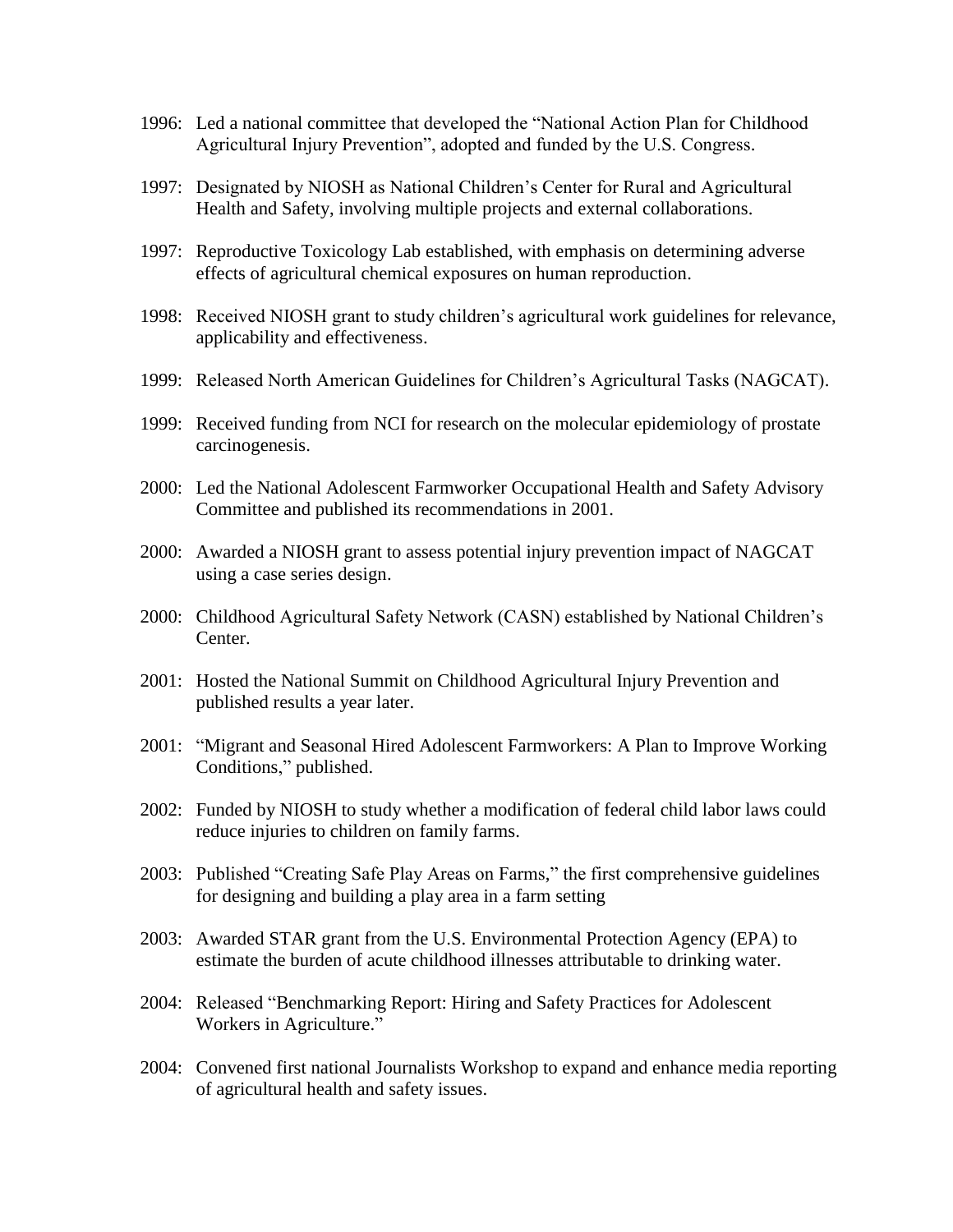- 2004: Assumed editorship of the *Journal of Agromedicine*, a quarterly, peer-reviewed journal indexed by the National Library of Medicine.
- 2006: Hosted the National Institute for Farm Safety annual conference in Sheboygan, WI.
- 2006: National public awareness campaign "Keep Kids Away from Tractors" launched.
- 2007: Facilitated establishment of industry-driven Agricultural Safety and Health Council of America (ASHCA).
- 2007: "Agritourism: Health and Safety Guidelines for Children" published.
- 2008: "Safety Guidelines for Hired Adolescent Farm Workers (SaGHAF)" released.
- 2010: Dean Emanuel Endowed Chair position filled; Wisconsin Dairy Workers Safety and Health Initiative launched.
- 2011: Co-founded NIOSH-funded Upper Midwest Agricultual Safety and Health (UMASH) Center in collaboration with University of Minnesota School of Public Health and College of Veterinary Medicine, Minnesota Department of Health, and Migrant Clinicians Network.
- 2011: Partnered with Marshfield Clinic Dermatology to screen 500 people for skin cancer at Wisconsin Farm Technology Days, Marshfield.
- 2012: Published "Blueprint for Protecting Children in Agriculture: The 2012 National Action Plan."
- 2012: Released interactive Web guide, "Integrating Safety into Agritourism," based upon 2007 publication, "Agritourism Health and Safety Guidelines for Children."
- 2013: Farm MAPPER (Farm Mapping to Assist, Protect and Prepare Emergency Responders), which uses QR codes to provide onsite hazard information to emergency responders, goes live.
- 2013: Wisconsin Infant Study Cohort (WISC) project, a collaboration with University of Wisconsin involving the only rural birth cohort in the nation, completes pilot phase.
- 2013: Wisconsin Rollover Protection Structure (ROPS) Rebate Program established with donor support.
- 2013: "Parent First, Farmer Second" media campaign wins awards for radio, print ads directing farm parents to [www.cultivatesafety.org](http://www.cultivatesafety.org/)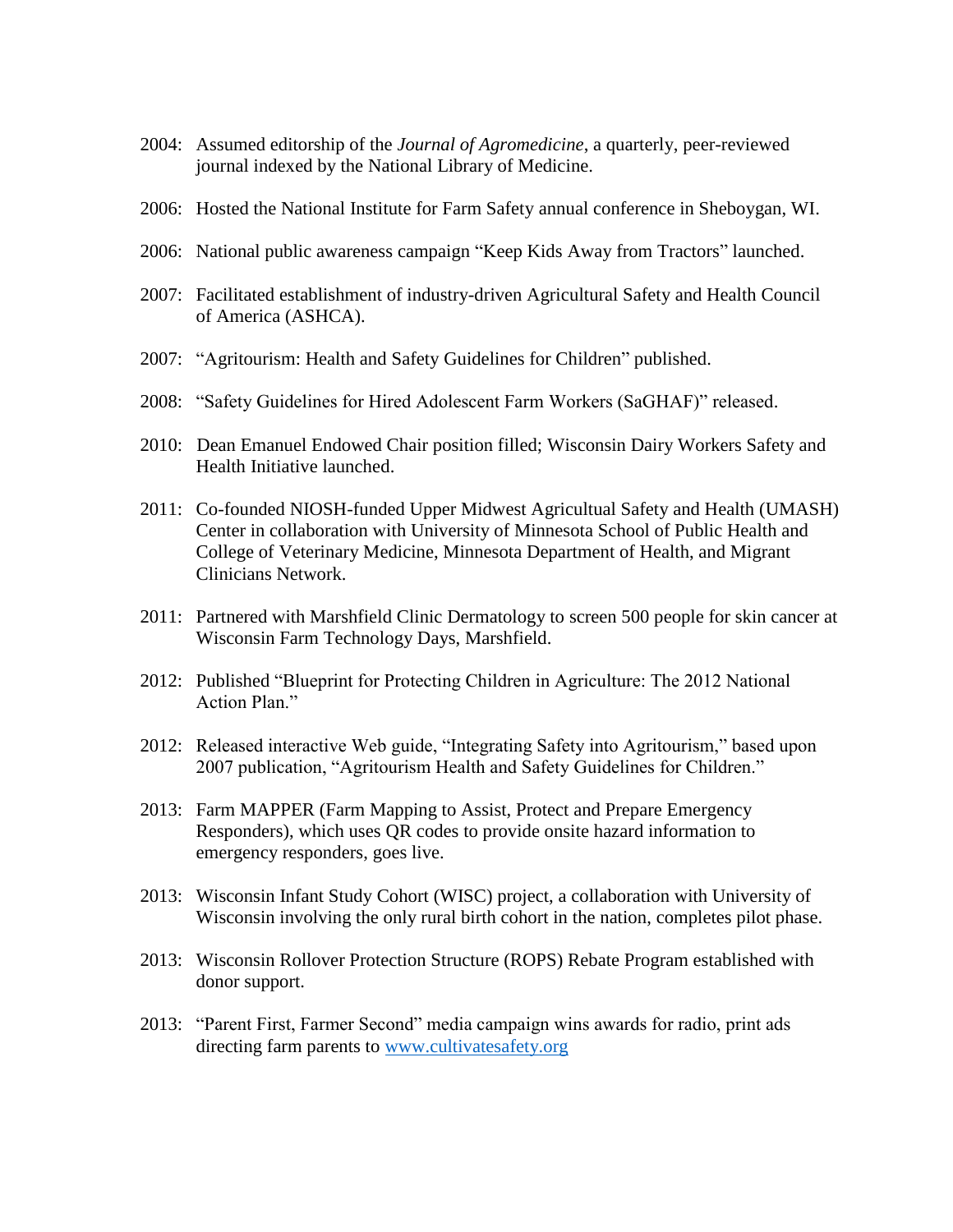- 2013: Worked with ASHCA to host first North American Agricultural Safety Summit, Minneapolis.
- 2014: Partnered with Marshfield Clinic Dermatology to screen more than 600 people for skin cancer at Wisconsin Farm Technology Days, Stevens Point.
- 2015: UMASH *Seguridad en las Lecherias: Immigrant Dairy Worker Health and Safety* project wins award from National Safety Council for Stakeholder Collaboration in Occupational Injury Research.
- 2015: AgInjuryNews.org, an interactive online tool built with publicly-available child ag injury news reports, goes live.
- 2015: "We're All In!", summarizing the mutual benefits of employers providing child care services for workers, published by National Children's Center.
- 2015: Safety in Agriculture for Youth (SAY) national clearinghouse ensures public access to evidence-based safety and health curriculums.
- 2016: Safer Farm, a mobile-friendly tool for assessing and mitigating farm hazards, goes live.
- 2017: Agricultural Youth Work Guidelines updated, interactive and based on the North American Guidelines for Children's Agricultural Tasks – are published.
- 2017: A published microbiome study involving farmers and non-farmers provides foundation for research into the farm-as-medicine concept.
- 2018: Hosted first in a series of national Childhood Agricultural Injury Prevention Workshops.
- 2018: Partnered with Marshfield Clinic Dermatology to screen more than 600 people for skin cancer at Wisconsin Farm Technology Days, Marshfield.
- 2019: Utilized Auction of Champions' donor support to implement mental Health First Aird trainings in central Wisconsin farm communities.
- 2019: Dairy Microbiome (DOME) study researches the effect dairy cows have on the microbiome and health of individuals who works on dairy farms.
- 2019: Wisconsin Infant Study Cohort (WISC) study population incorporated into the national Environmental Influences on Child Health Outcomes, or ECHO, project to better understand the environment's impact on child health outcomes in rural areas.
- 2019: "Roadmap for Delivering Child Care in Agricultural Communities" published.